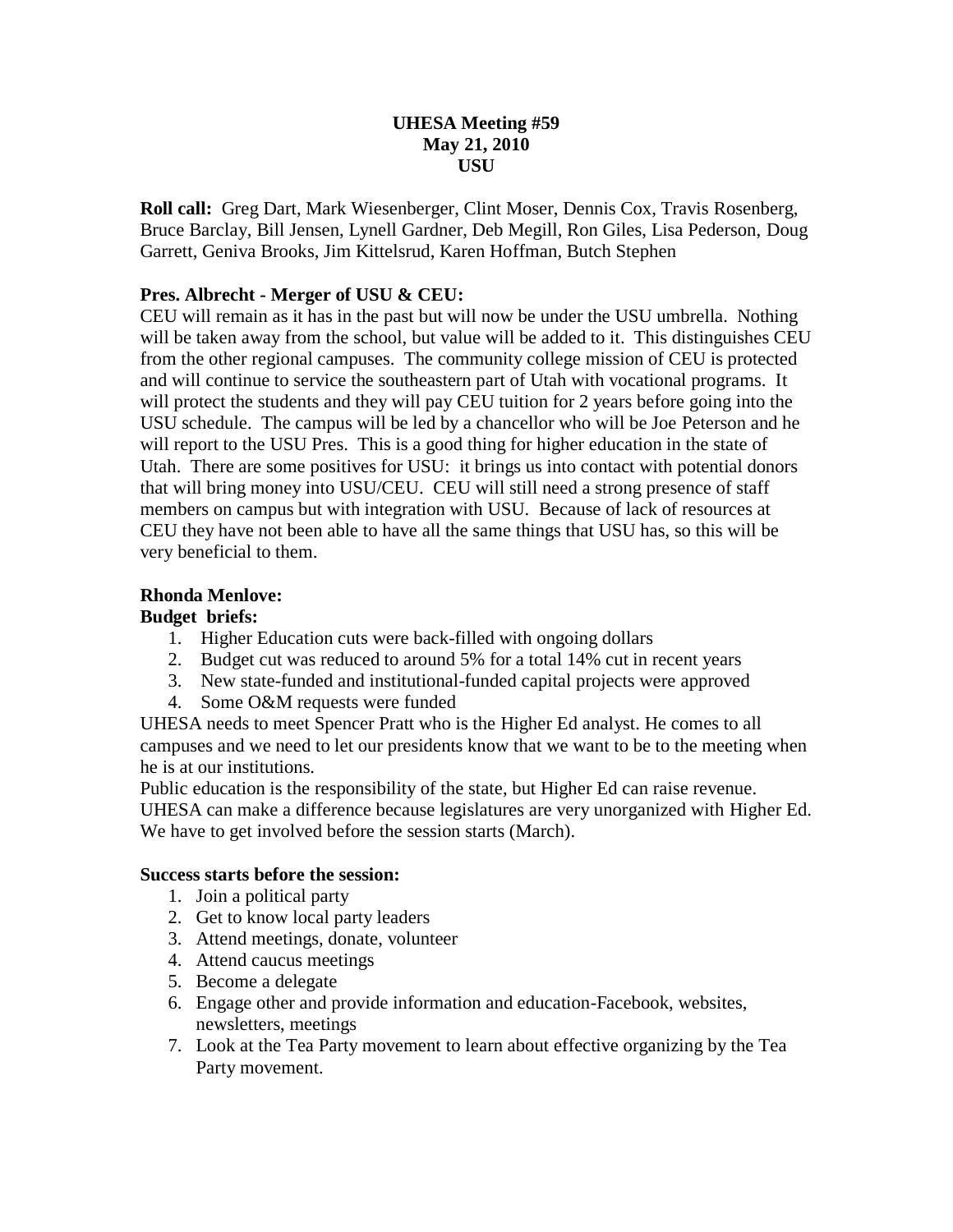We need to be more strategic and have good data and people on our side.

### **Communicate with elected officials:**

- 1. Contact elected officials directly
- 2. You have both a senator and a representative in the Utah Legislature.
- 3. Find legislator contact information at [www.le.state.ut.us](http://www.le.state.ut.us/)
- 4. Follow legislation at [www.le.state.ut.us](http://www.let.state.ut.us/)
- 5. Find the best way to contact your legislator
- 6. E-mail, letter, phone call, personal visit

When visiting a legislator, start with a positive with recognition and ask if you can visit with them for a while.

### **Communicate with elected officials:**

It is politically more correct not to use college or university email addresses Most effective contact is a personal visit Call to arrange the visit or invite the legislator to a community meeting Start with a positive, follow with a question End with a thank you Listening opens the door to future communication Keep conversation short and to the point

### **Share clear concise information**

Keep it to one easy to read page Summarize information and format it in an understandable manner Use bullets for key points and tables and charts for data or numbers Remember that legislators receive large amount of print information.

### **Learn the legislative process**

**Have our issues laid out fairly quickly.** Study the Regents information and tell them how we think higher Ed should be governed. Go forward as one voice. Policy issues are as important as budget issues.

Friends of Higher Education is a business organization with Bob Marquardt as the head who could really help UHESA.

**Approval of minutes:** Dennis Cox motioned to approve March minutes with Travis seconding it.

**Financial report -**Jim Kittelsrud: We started with\$5300. \$1700 came in and we have spent \$1400. Balance is \$5839.00

**Webpage update** – Travis: We have a working webpage and all links are current. We will add links to areas that we are interested in going to.